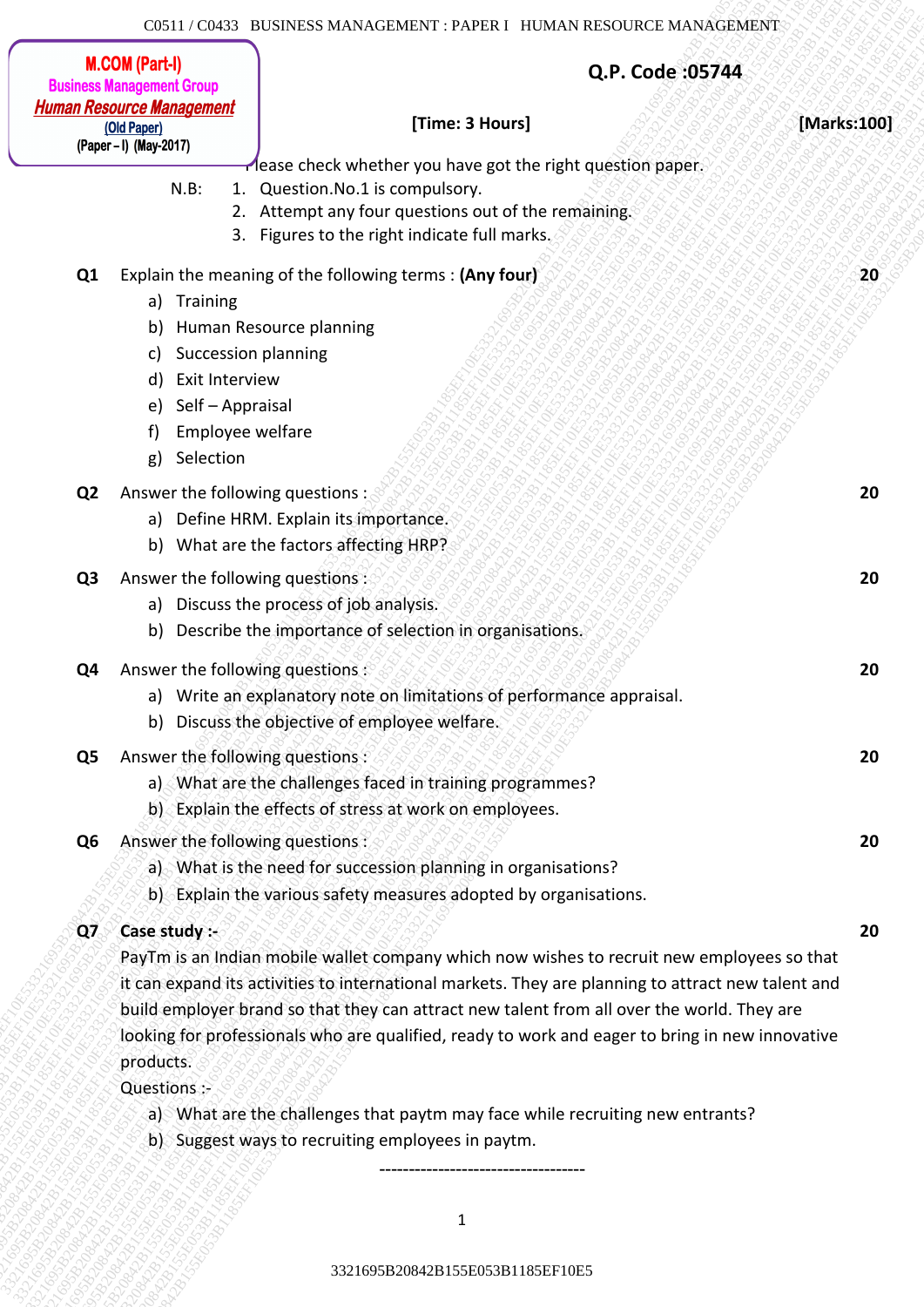**Q.P. Code :05744**

# **[वेळ : ३ तास] [गुण : १००]**

Please check whether you have got the right question paper.

- सूचना: १. प्र. क्र. १ अननवार्य आहे.
	- २. उवयरीत प्रशनाांपैकी कोणतेही चार प्रशन सोडवा.
	- ३. उजवीकडील अंक पूर्ण गुण दर्शवितात.

## **प्र. १** खालीलपैकी **कोणत्याही चार** सांज्ञा स्पष्ट करा. **२०**

- अ) प्रशर्क्षण
- ब) मनुष्यबळ नियोजन
- क) उत्तराधिकाराचे ननर्ोजन
- ड) ननकासाची मुलाखात
- ई) स्वयं मूल्यमापन
- फ) कर्मचारी कल्याण योजना
- ग) ननवड
- **प्र. २** खालील प्रशन सोडवा. **२०**
- $$1832$$ <br>  $$1833$$ <br>  $$1833$$ <br>  $$1833$$ <br>  $$1833$$ <br>  $$1833$$ <br>  $$1833$$ <br>  $$2333$$ <br>  $$2333$$ <br>  $$2333$$ <br>  $$2333$$ <br>  $$2335$$ <br>  $$3343$$ <br>  $$3435$$ <br>  $$3435$$ <br>  $$3538$$ <br>  $$3538$$ <br>  $$3633$$ <br>  $$373$$ <br>  $$373$$ <br>  $$373$$ <br>  $$373$$ <br>  $$373$ 23216<br>
33216 B20842B16 Website for a specific function and the specific function and the specific control control control control control control control control control control control control control control control con  $(4r)$  Consected whether you have get the right cases to move the right cases of the right cases of the right case of the right case of the right case of the right case of the right case of the right case of the right cas Q.P. Code 355744<br>  $\begin{array}{lllllllllll} \text{33.527} & \text{10.532} & \text{10.543} & \text{10.544} & \text{10.552} & \text{10.545} & \text{10.545} & \text{10.545} & \text{10.545} & \text{10.545} & \text{10.545} & \text{10.545} & \text{10.545} & \text{10.545} & \text{10.545} & \text{10.545} & \text{10.545} & \text{$ Q.P. Code 305744<br>  $\frac{1}{2}$ <br>  $\frac{1}{2}$ <br>  $\frac{1}{2}$ <br>  $\frac{1}{2}$ <br>  $\frac{1}{2}$ <br>  $\frac{1}{2}$ <br>  $\frac{1}{2}$ <br>  $\frac{1}{2}$ <br>  $\frac{1}{2}$ <br>  $\frac{1}{2}$ <br>  $\frac{1}{2}$ <br>  $\frac{1}{2}$ <br>  $\frac{1}{2}$ <br>  $\frac{1}{2}$ <br>  $\frac{1}{2}$ <br>  $\frac{1}{2}$ <br>  $\frac{1}{2}$ <br>  $\frac{1}{2}$ <br>  $\frac{1$ Q.P. Code 305744<br>
Please check whether you have not the right of the reality of the state of reality and the reality of the reality of the reality of the reality of the reality of the reality of the reality of the reality Q.P. Code 357544<br>
(Reserves the start of the start of the start of the start of the start of the start of the start of the start of the start of the start of the start of the start of the start of the start of the start o 33216285 B232165 B232165 B23284<br>
(**Rec. 3 and figure 1** control of the set of the set of the set of the set of the set of the set of the set of the set of the set of the set of the set of the set of the set of the set of 333216958216858E65868884315E053161815E05321685E16321685E163216843165E1632168432165E11185EF10E53321695E1632165E1632165E11185E11185E1632165E11185E11185E11185E11185E11185E11185E11185E11185E11185E11185E11185E11185E11185E11185 33216285 B238828332162817 FM2561 BRASH BASONES MCCCCRES<br>
(Base : a contract whether you have get to regist quark paper.<br>
73216 F10E5165 F10E5165 F10E516 F10E516 F10E516 F10E516<br>
7435 F10E5165E61 Studies and the state of r 338161955 B2531555 SCORLEAGES : 2011241 B2535 SCORLEAGES : 2011<br>
(as : 3 and 1<br>
23216 B2084 B155EF10E53321695 B2084 B155E105<br>
23216 B2084 B155EF10E533165EF10E53321695EF10E53321695EF10E53<br>
23. and B35EF10E53321695EF10E5331 3321695B20842B155E053B1185EF10E53321695B20842B155E053B1185EF10E53321695B20842B155E053B1185EF10E53321695B20842B155E053B1185EF10E53321695B20842B155E053B1185EF10E53321695B20842B155E053B1185EF10E5 333176E653 B13585ES165B2085ES16B2085ES16.001116ES16.0012B155T<br>
(a)P. Code 355744<br>
(a) Code 355744<br>
(a) Code 355816 B20842B1185E616 B20842<br>
(a) Code 355816 B20842B1185E6 B20842B1185E616<br>
(a) Sachings Bradan<br>
(a) Saching Br 3319 Finance Business transactions in Paper 1 Halland River of the Code 355744<br>
(**Business check whether you have not the right quasition space.**<br>  $\frac{1}{2}$  2016,  $\frac{1}{2}$  3216,  $\frac{1}{2}$  3216,  $\frac{1}{2}$  3216,  $\frac{1}{2}$  3321695B20842B155E053B1185EF10E53321695B20842B155E053B1185EF10E53321695B20842B155E053B1185EF10E53321695B20842B155E053B1185EF10E53321695B20842B155E053B1185EF10E53321695B20842B155E053B1185EF10E5 33211/0233 BLESSERS MANAGEMENT : PAPER 110MAN RESOLTCE MANAGEMENT<br>
(age of the state of the control of the first control of the first control of the first control of the first control of the state of the state of the firs 3321695B20842B155E053B1185EF10E53321695B20842B155E053B1185EF10E53321695B20842B155E053B1185EF10E53321695B20842B155E053B1185EF10E53321695B20842B155E053B1185EF10E53321695B20842B155E053B1185EF10E5 33216285 B208558316856205217: FARER IROAD MESSORICE MANAGEMENT<br>
(app. Code 355744<br>
(app. code 355744<br>
(application of the state of the state of the state of the state of the state of the state of the state of the state of 3331 Class interests and Activators PAPER Interests and Control of the second text of the second text of the second text of the second text of the second text of the second text of the second text of the second text of th 3321695B20842B155E053B1185EF10E53321695B20842B155E053B1185EF10E53321695B20842B155E053B1185EF10E53321695B20842B155E053B1185EF10E53321695B20842B155E053B1185EF10E53321695B20842B155E053B1185EF10E5 अ) मनुष्यबळ व्यवस्थापनाची व्याख्या दया आणि त्याचे महत्त्व स्पष्ट करा.
	- ब) मनुष्यबळ नियोजनावर परिणाम करणाऱ्या घटकांची चर्चा करा.
	- **प्र. ३** खालील प्रशन सोडवा. **२०**
		- अ) कार्य ववशलेषणाची प्रक्रक्रर्ा स्पष्ट करा.
		- ब) ननवडप्रक्रक्रर्ेचे कार्ायलर्ीन महत्त्व स्पष्ट करा.
	- **प्र. ४** खालील प्रशन सोडवा. **२०**
		- अ) कामधगरीच्र्ा मूल्र्मापनाच्र्ा मर्ायदा स्पष्ट करा.
		- ब) कमयचारी कल्र्ाणाची उद्धीष््र्े स्पष्ट करा.
	- **प्र. ५** खालील प्रशन सोडवा. **२०**
		- अ) प्रशिक्षण कार्यक्रमादरम्यान येणाऱ्या आव्हानांची चर्चा करा.
		- ब) कार्यालयीन ताणतणावांच्या कर्मचाऱ्यांवर होणारा परिणाम स्पष्ट करा.